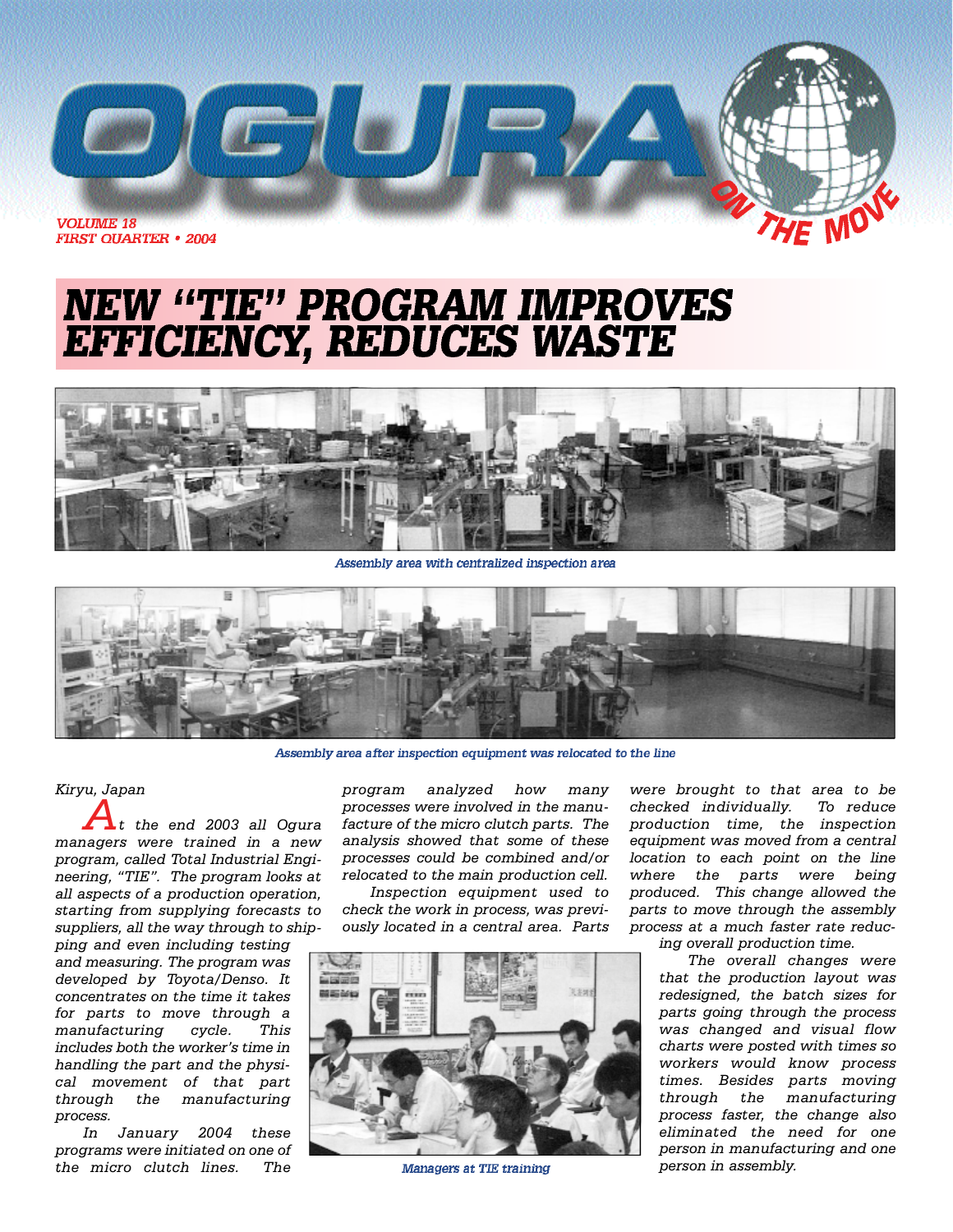### **OIC EMPLOYEE PROFILE**

### **Hiroko Baldwin Administrative Assistant. Engineering**

*Hi, my name is Hiroko Baldwin and I am administrative assistant in Engi* $neering$ *Department at Ogura Industrial Corporation. My main*  $r$  *esponsibilities* 



**Hiroko Baldwin** 

*are organizing drawings, making various sales and financial reports for our parent company in Japan, translation from Japanese to English or vice versa, and back up for our Accounting Department.*

*I was born and was raised in Saitama Prefecture, which is neighbor to Gunma Prefecture where Ogura Clutch Japan is located. In Japan, I've worked for Banyu Pharmaceutical Company (now Merck Co. owns 99% of its stock). I was a medical technologist and worked in Teratology Laboratory and later in Clinical Chemistry Laboratory of Safety Assessment Division. At Banyu I met my husband who worked for Merck as a software quality engineer. He went to Banyu in Japan to install Clinical Chemistry Computer System.*

*My husband enjoys running. He has run in the Boston Marathon 3 times and many other running races as well. I have a 9 year old daughter who enjoys competitive gymnastics. As a family we enjoy bicycling in summer and skiing in winter. But we like flying the trapeze the best. We practice it at Trapeze School in NY and also at Club Med once in a while.*

*As a working mother, I'm very grateful to Ogura Ind. Corp. for their understanding and flexibility, which allows me to continue working and also be a supportive parent. I'm looking forward to contributing to Ogura's continued success.*

## **Environmental improvement** project announced

*Kiryu, Japan*

*Many of the Ogura plants are already ISO14001 compliant. For 2004, Ogura management wants all Ogura employees to go a step further regarding the environment. One of Ogura's slogans is "We love earth, we love people". In 2004 all employees are encour-*

*aged to make more suggestions regarding better ways to reuse and/or recycle.*

*being trained in the ISO14001 management system and purchas-*

*ing personnel are being encouraged to deal with companies in the Green Supply network and to use products that are environmental friendly.*

*All suggestions are grouped together, reviewed monthly and many have been implemented. Ideas like using the back of used printed e-mails as scratch paper and*

*turning off the lights in the manufacturing area during lunch helped to reduce waste, energy and the impact on the environment.*

*This quarter all managers are*

## **Kart Land gets new web site**

Environmental improvement logo



Racing at Kart Land

*Kiryu, Japan*

*Racing is serious business at Ogura's Kart Land in Kiryu, Japan. Many of these mini grand prix drivers hope to move on to the real thing one day but, until then, they have to be content with these minis of the motorway.*

*To provide more information on what is happening at Kart Land, a new web site at www.klorc.com was developed. This site gives customers the track layout, the costs and also provides stats on the best track times as well as information on children's carts and the motor sports school for children.*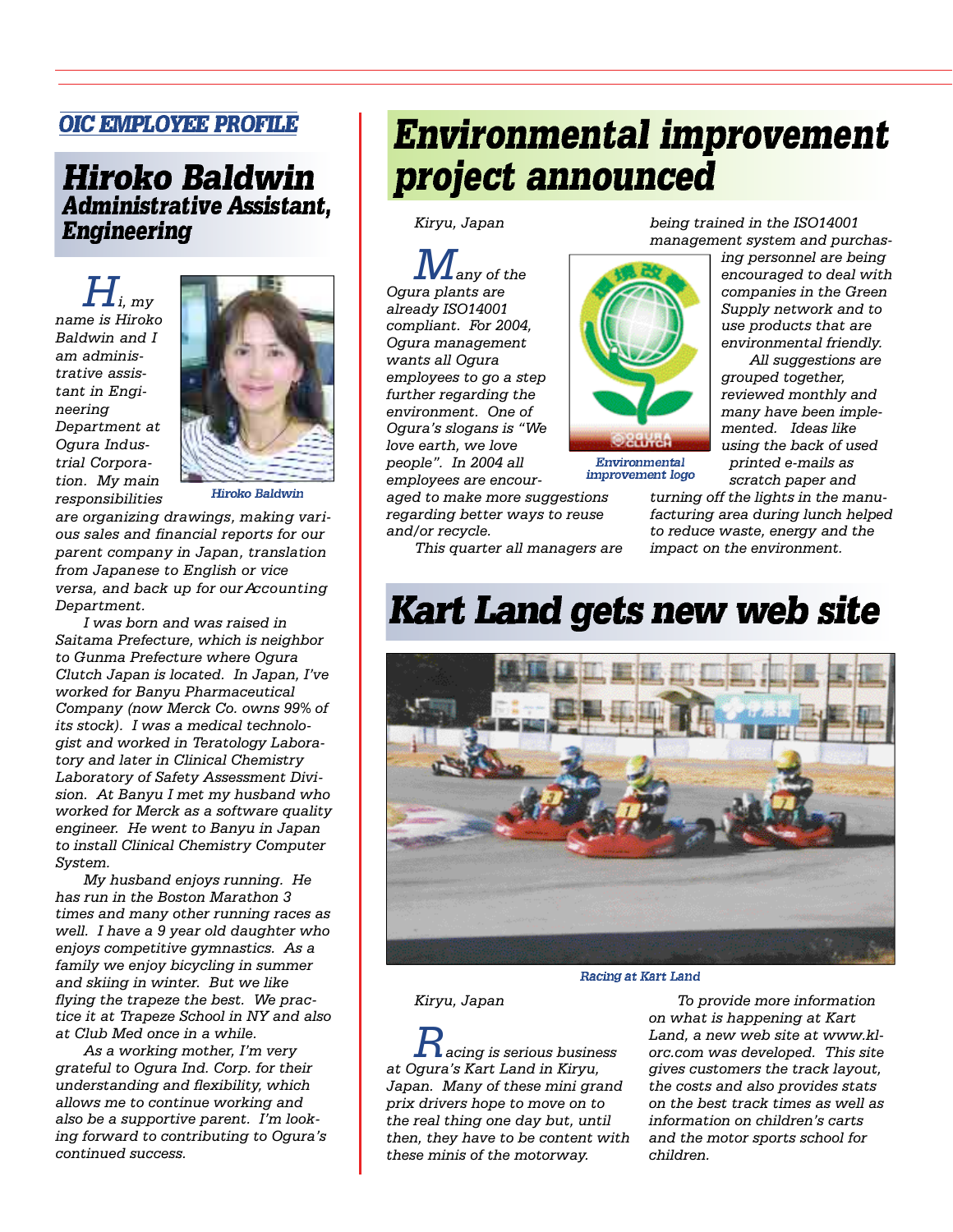### **APPLICATION STORY**

# THE NOT SO ITSY BITSY SPIDER RAN<br>UP THE SIDE OF THE HILL

*Hillside mowing can be tedious and sometimes dangerous work. Many mowers, because of their center of gravity, cannot perform well on steep inclines. In addition, many walk behind mowers require a significant amount of manual force when mowing on an incline. A new mower, called the "Spider", is being manufac-*

**The engine starting, stopping, speed, steering and clutch engagement are done via the remote control . . . The Ogura PTO clutch/brake was used in this application to provide a high amount of torque in a small space.**

*tured in* Germany. It *can tackle this a p p l i c a t i o n quite easily (inclines of up to 40º are possible), with no physical exertion. The reason being is because the mower is remote c o n t r o l l e d . From the comfort of an*  $air$ -conditioned *truck cab, a worker can*

*control the mower, whether cutting a drainage ditch or a hillside.*

*The Spider is a 4-wheel drive, remote controlled mower. It is powered by 17HP gas engine turning at 3600 rpm. The cutting width of the deck is approximately 31.5*

*inches. The unit's speed can vary from 0 to 4.5 miles per hour (forward or reverse). The speed is controlled by a hydraulic pump driving the four separate hydraulic wheel motors, so the unit*

*has four- w h e e l (360º) drive capability. The steering of the wheels is accomplished by high torque, electric motors. The engine starting, stopping, speed, steering and clutch engagement are done via*

*the remote control. Another unique advantage is the cutting deck height is also controlled via the remote control.*

*The Ogura PTO clutch/brake was used in this application to provide a high* amount of torque *in a small space. The clutch/brake is fitted on the engine shaft. The engine shaft also has a pulley that drives the hydraulic pump, which powers the wheels of the m o w e r. The clutch/brake incorporates an integral pulley. The pulley drives a belt, which drives the cutting blades. Any time the switch is thrown to engage the clutch, the battery provides 12 volts to*



Mower being controlled with remote



Spider mower on rough hillside terrain

*the clutch coil. This coil creates an electric magnet, which allows*

*the clutch armature to be pulled in and contact the clutch rotor. The armature is attached to the pulley on the clutch, which drives the mower blades.*

*If an obstacle or other obstruction is encountered, the switch can be released, disengaging the clutch. When that happens, the armature springs pull back against*

*the brake shroud in the PTO c l u t c h / b r a k e causing a mechanical drag, which helps to slow the blades to a stop.*

*This remote d i s e n g a g e m e n t function is very useful if the mower is traveling across, or through, an area in which you wouldn't want to mow (water,*

*gravel road or new plantings).*

*Because the Spider operates via remote control, there are no size, age, or physical limitations in using this machine. Anyone from a child to an elderly person can control this 400 pound tank. Since the unit is controlled remotely a person that cannot walk, because of a disability or injury, could still cut their grass.*

*In the near future, Machine Design will be running a more detailed article about this application. In the meantime, if you would like to see on line videos of this machine in* action, please visit www.spider*online.com.*

Ogura PTO clutch/brake